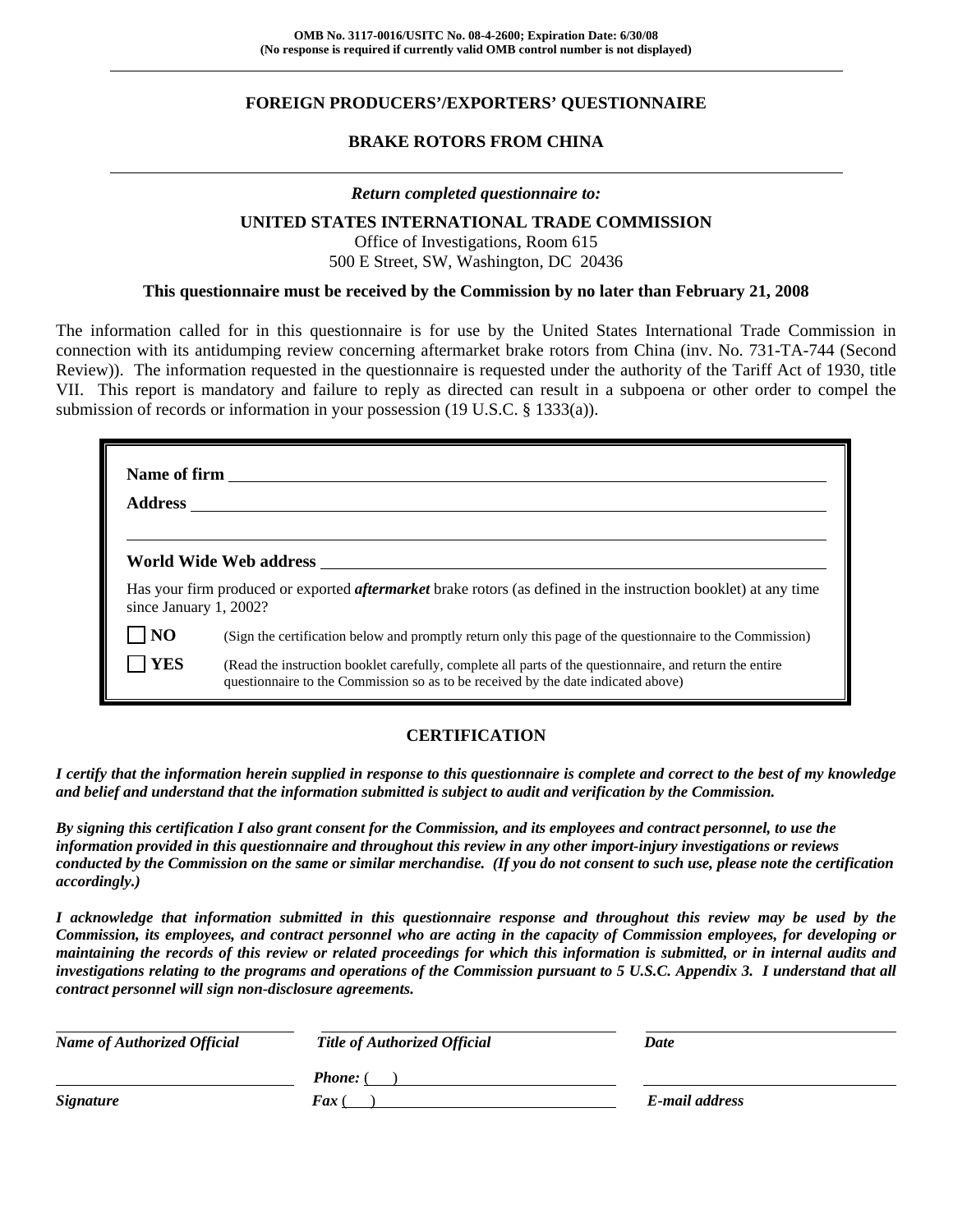### **PART I.—GENERAL QUESTIONS**

 $\overline{a}$ 

 $\overline{a}$ 

 $\overline{a}$ 

The questions in this questionnaire have been reviewed with market participants to ensure that issues of concern are adequately addressed and that data requests are sufficient, meaningful, and as limited as possible. Public reporting burden for this questionnaire is estimated to average 20 hours per response, including the time for reviewing instructions, searching existing data sources, gathering the data needed, and completing and reviewing the questionnaire. Send comments regarding the accuracy of this burden estimate or any other aspect of this collection of information, including suggestions for reducing the burden, to the Office of Investigations, U.S. International Trade Commission, 500 E Street, SW, Washington, DC 20436.

I-1a. Please report below the actual number of hours required and the cost to your firm of preparing the reply to this questionnaire and completing the form.

hours dollars

- I-1b. We are interested in any comments you may have for improving this questionnaire in general or the clarity of specific questions. Please attach such comments to your response or send them to the above address.
- I-2. Provide the name and address of establishment(s) covered by this questionnaire (see page 3 of the instruction booklet for reporting guidelines). If your firm is publicly traded, please specify the stock exchange and trading symbol.

I-3. Please provide the names, street addresses (not P.O. boxes), contacts, telephone numbers, and email addresses of the **FIVE** largest U.S. importers of your firm's aftermarket brake rotors in 2007.

| No.          | Importer's name | <b>Contact person</b> | E-mail address | Area code<br>and<br>telephone<br>number | Share of<br>your 2007<br>exports<br>(%) |
|--------------|-----------------|-----------------------|----------------|-----------------------------------------|-----------------------------------------|
|              |                 |                       |                |                                         |                                         |
| $\mathbf{2}$ |                 |                       |                |                                         |                                         |
| 3            |                 |                       |                |                                         |                                         |
| 4            |                 |                       |                |                                         |                                         |
| 5            |                 |                       |                |                                         |                                         |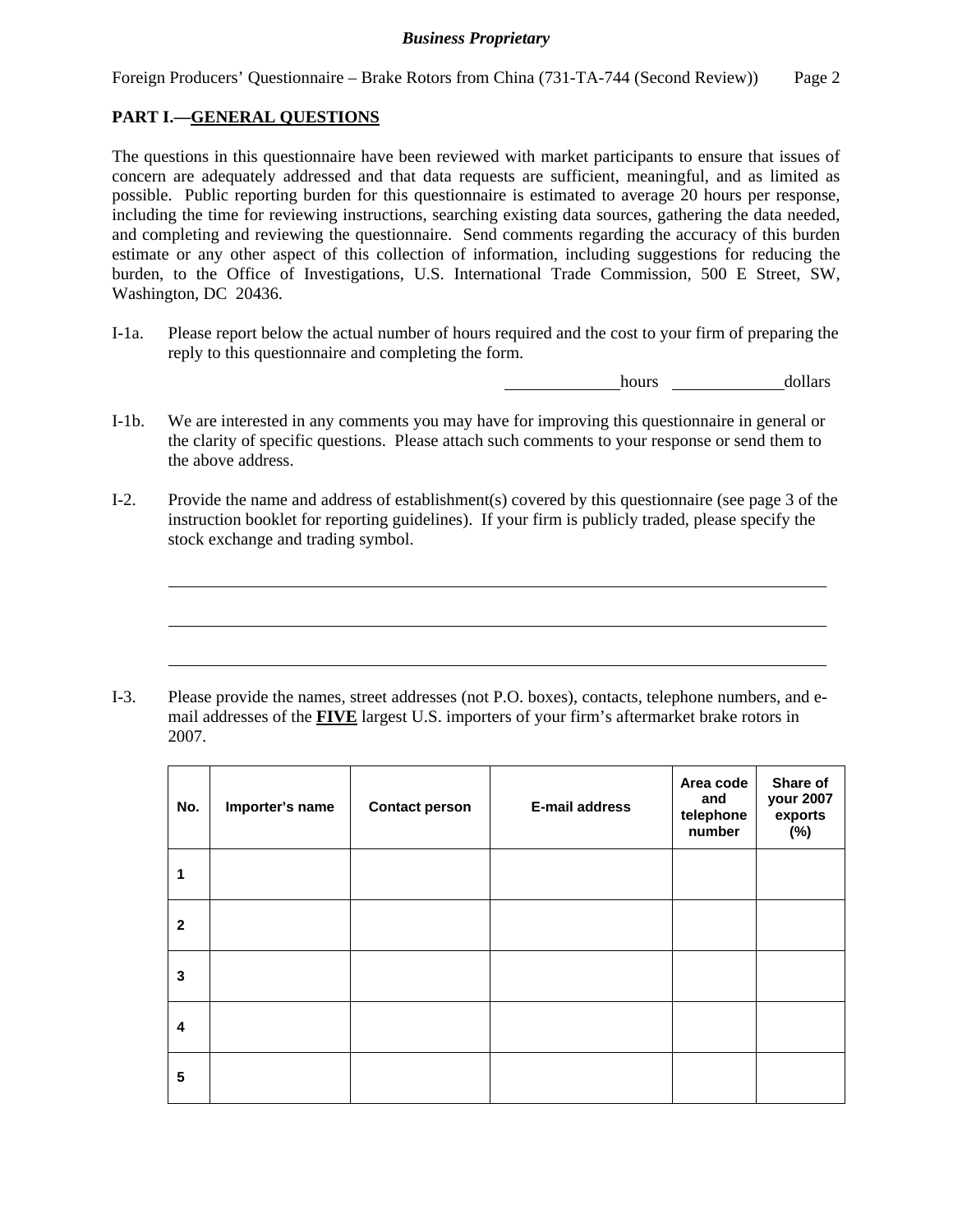Foreign Producers' Questionnaire – Brake Rotors from China (731-TA-744 (Second Review)) Page 3

## **PART I.--GENERAL QUESTIONS***--Continued*

| $I-4.$ |                         | In Parts II and III of this questionnaire we request a copy of your company's business plan. Does<br>your company or any related firm have a business plan or any internal documents that describe,<br>discuss, or analyze expected future market conditions for aftermarket brake rotors? |  |  |  |
|--------|-------------------------|--------------------------------------------------------------------------------------------------------------------------------------------------------------------------------------------------------------------------------------------------------------------------------------------|--|--|--|
|        | $\log$                  | Yes--Please provide the requested documents. If you are not providing the<br>requested documents, please explain why not.                                                                                                                                                                  |  |  |  |
| $I-5.$ |                         | Does your firm or any related firm produce, have the capability to produce, or have any plans to                                                                                                                                                                                           |  |  |  |
|        |                         | produce aftermarket brake rotors in the United States or other countries?                                                                                                                                                                                                                  |  |  |  |
|        | $\log$                  | $\exists$ Yes--Please name the firm(s) and country(ies) below and, if U.S. producer(s),<br>ensure that they complete the Commission's producer questionnaire<br>(contact Mary Messer for copies of that questionnaire).                                                                    |  |  |  |
|        |                         |                                                                                                                                                                                                                                                                                            |  |  |  |
|        | into the United States? | Does your firm or any related firm import or have any plans to import aftermarket brake rotors                                                                                                                                                                                             |  |  |  |
|        | $\log$                  | $\Box$ Yes--Please name the firm(s) below and ensure that they complete the<br>Commission's importer questionnaire (contact Mary Messer for copies of<br>that questionnaire).                                                                                                              |  |  |  |
|        |                         |                                                                                                                                                                                                                                                                                            |  |  |  |
|        |                         |                                                                                                                                                                                                                                                                                            |  |  |  |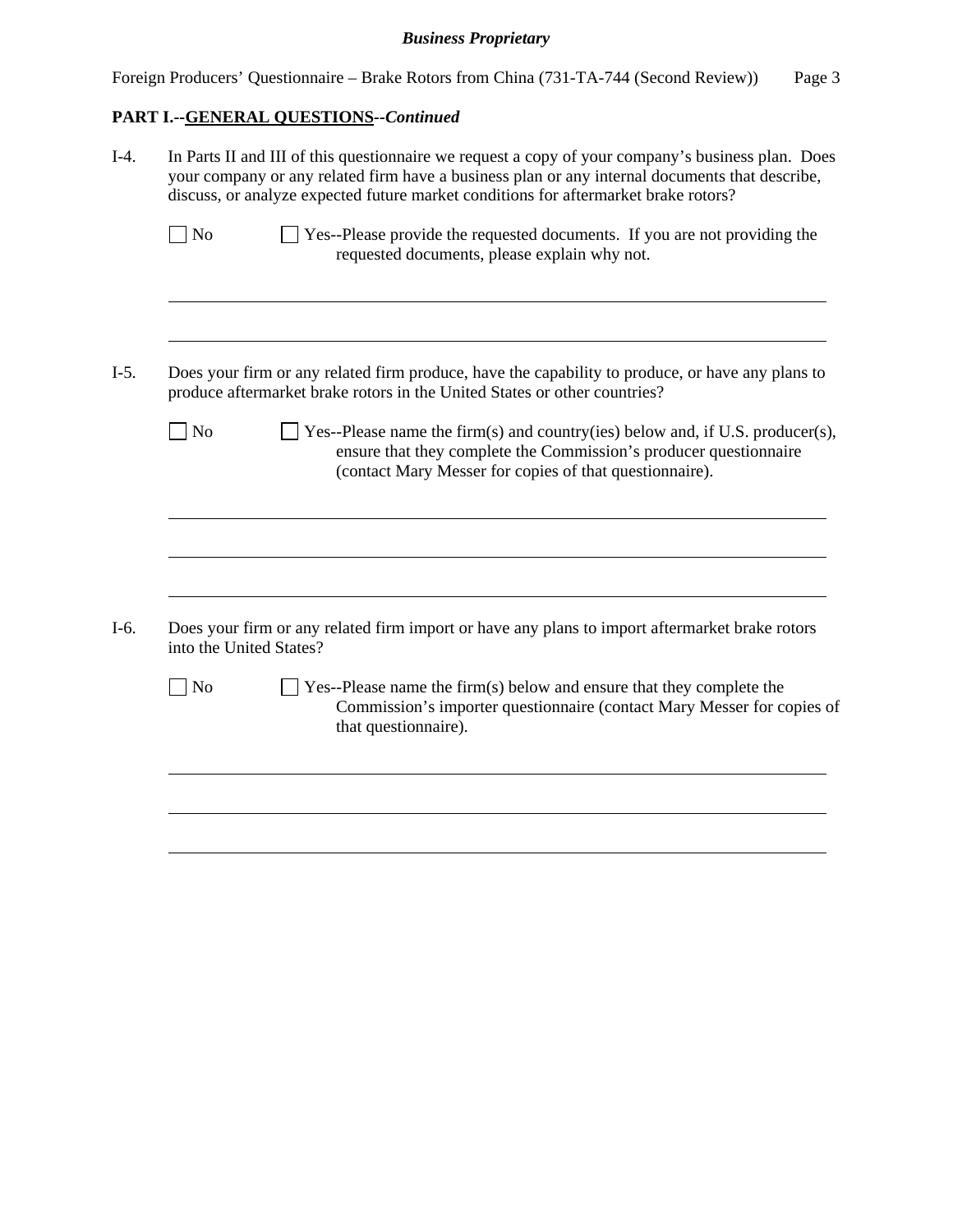Foreign Producers' Questionnaire - Brake Rotors from China (731-TA-744 (Second Review)) Page 4

### **PART II.—TRADE AND RELATED INFORMATION**

|           | Has your firm experienced any plant openings, relocations, expansions, acquisitions,<br>consolidations, closures, or prolonged shutdowns because of strikes or equipment failure;<br>curtailment of production because of shortages of materials; or any other change in the character<br>of your operations or organization relating to the production of aftermarket brake rotors since<br>1997 (the year in which the antidumping duty order under review became effective)? |
|-----------|---------------------------------------------------------------------------------------------------------------------------------------------------------------------------------------------------------------------------------------------------------------------------------------------------------------------------------------------------------------------------------------------------------------------------------------------------------------------------------|
| $\log$    | Yes—Supply details as to the time, nature, and significance of such changes.                                                                                                                                                                                                                                                                                                                                                                                                    |
|           |                                                                                                                                                                                                                                                                                                                                                                                                                                                                                 |
|           | Does your firm anticipate any changes in the character of your operations or organization (as<br>noted above) relating to the production of aftermarket brake rotors in the future?                                                                                                                                                                                                                                                                                             |
| $\Box$ No | Yes—Supply details as to the time, nature, and significance of such changes<br>and provide underlying assumptions, along with relevant portions of<br>business plans or other supporting documentation, that address this issue.<br>Include in your response a specific projection of your firm's capacity<br>to produce aftermarket brake rotors (in 1,000 rotors) for 2008 and<br>2009.                                                                                       |
|           |                                                                                                                                                                                                                                                                                                                                                                                                                                                                                 |
|           |                                                                                                                                                                                                                                                                                                                                                                                                                                                                                 |
|           | Would your firm anticipate any changes in the character of your operations or organization (as<br>noted above) relating to the production of aftermarket brake rotors in the future if the<br>antidumping duty order on aftermarket brake rotors from China were to be revoked?                                                                                                                                                                                                 |
| $ $ No    | Yes—Supply details as to the time, nature, and significance of such changes<br>and provide underlying assumptions, along with relevant portions of<br>business plans or other supporting documentation, that address this issue.                                                                                                                                                                                                                                                |
|           |                                                                                                                                                                                                                                                                                                                                                                                                                                                                                 |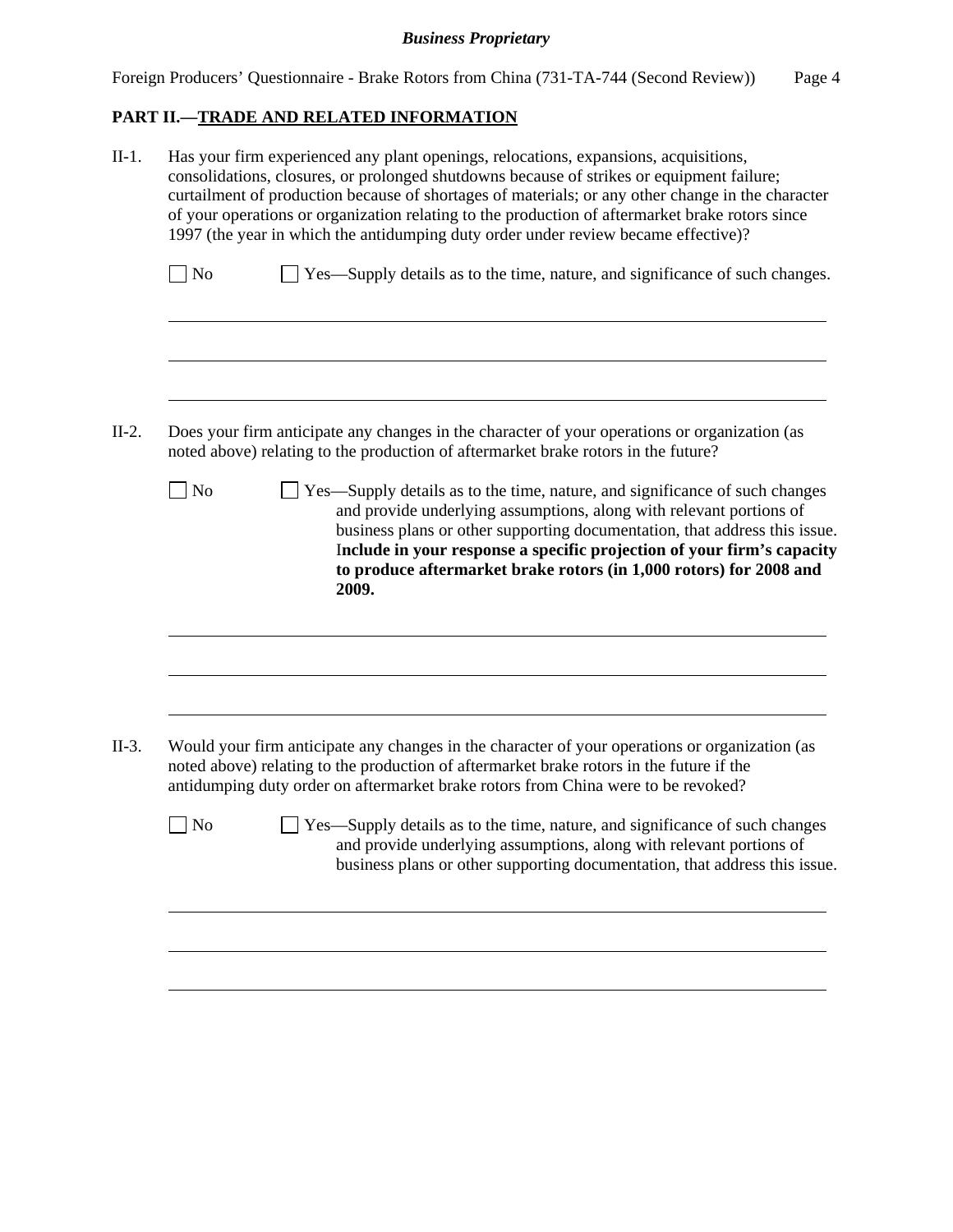Foreign Producers' Questionnaire - Brake Rotors from China (731-TA-744 (Second Review)) Page 5

#### **PART II.--TRADE AND RELATED INFORMATION***--Continued*

II-4. Does your firm have any plans to add, expand, curtail, or shut down production capacity and/or production of aftermarket brake rotors in China in the future?

 $\overline{a}$ 

 $\overline{a}$ 

 $\overline{a}$ 

 $\overline{a}$ 

 $\overline{a}$ 

 $\overline{a}$ 

 $\overline{a}$ 

 $\overline{a}$ 

 $\overline{a}$ 

 $\overline{a}$ 

 $\Box$  No  $\Box$  Yes--Please describe those plans, including planned dates and capacity/ production quantities involved, and the reason(s) for such change(s). If the plans are to add or expand capacity or production, list (in descending order of importance) the markets (countries) to which such additional capacity or production would be directed. Provide relevant portions of business plans or other supporting documentation that addresses this issue.

II-5. Describe the production technology used in the production of aftermarket brake rotors in China and identify major production inputs. Also discuss any significant changes in the production technology since 1997 (the year the antidumping duty order under review became effective).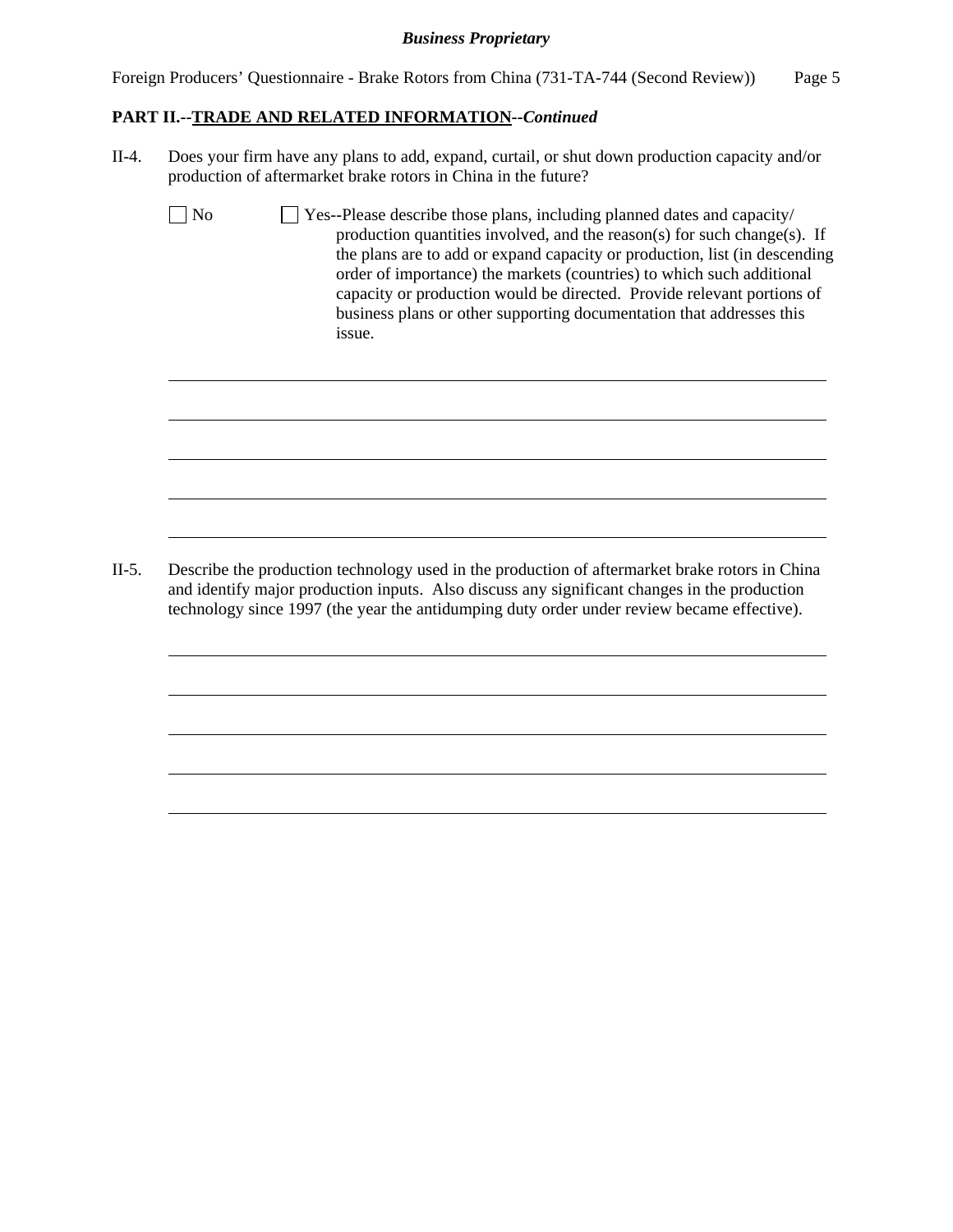Foreign Producers' Questionnaire - Brake Rotors from China (731-TA-744 (Second Review)) Page 6

### **PART II.--TRADE AND RELATED INFORMATION***--Continued*

II-6. Has your firm since 1997 produced, or does your firm anticipate producing in the future, other products on the same equipment and machinery used in the production of aftermarket brake rotors?

No  $\Box$  Yes—List the following information and report you firm's combined production capacity and production of these products and aftermarket brake rotors in the periods indicated.

| <b>Product</b>           | <b>Period</b> | Basis of allocation of capacity data |
|--------------------------|---------------|--------------------------------------|
|                          |               |                                      |
| Aftermarket brake rotors |               |                                      |
|                          |               |                                      |
|                          |               |                                      |
|                          |               |                                      |
|                          |               |                                      |

|                      | (Quantity in 1,000 rotors)         |                   |  |  |  |
|----------------------|------------------------------------|-------------------|--|--|--|
| <b>Calendar year</b> | <b>Average production capacity</b> | <b>Production</b> |  |  |  |
| 2002                 |                                    |                   |  |  |  |
| 2003                 |                                    |                   |  |  |  |
| 2004                 |                                    |                   |  |  |  |
| 2005                 |                                    |                   |  |  |  |
| 2006                 |                                    |                   |  |  |  |
| 2007                 |                                    |                   |  |  |  |

II-7. Has your firm since 1997 produced, or does your firm anticipate producing in the future, other products using the same production and related workers employed to produce aftermarket brake rotors?

l

 $\overline{a}$ 

 $\overline{a}$ 

No Pes—List the following information.

| <b>Product</b>           | <b>Period</b> | Basis of allocation of employment data |
|--------------------------|---------------|----------------------------------------|
|                          |               |                                        |
| Aftermarket brake rotors |               |                                        |
|                          |               |                                        |
|                          |               |                                        |
|                          |               |                                        |
|                          |               |                                        |

II-8. Please describe the constraint(s) that set the limit(s) on your production capacity.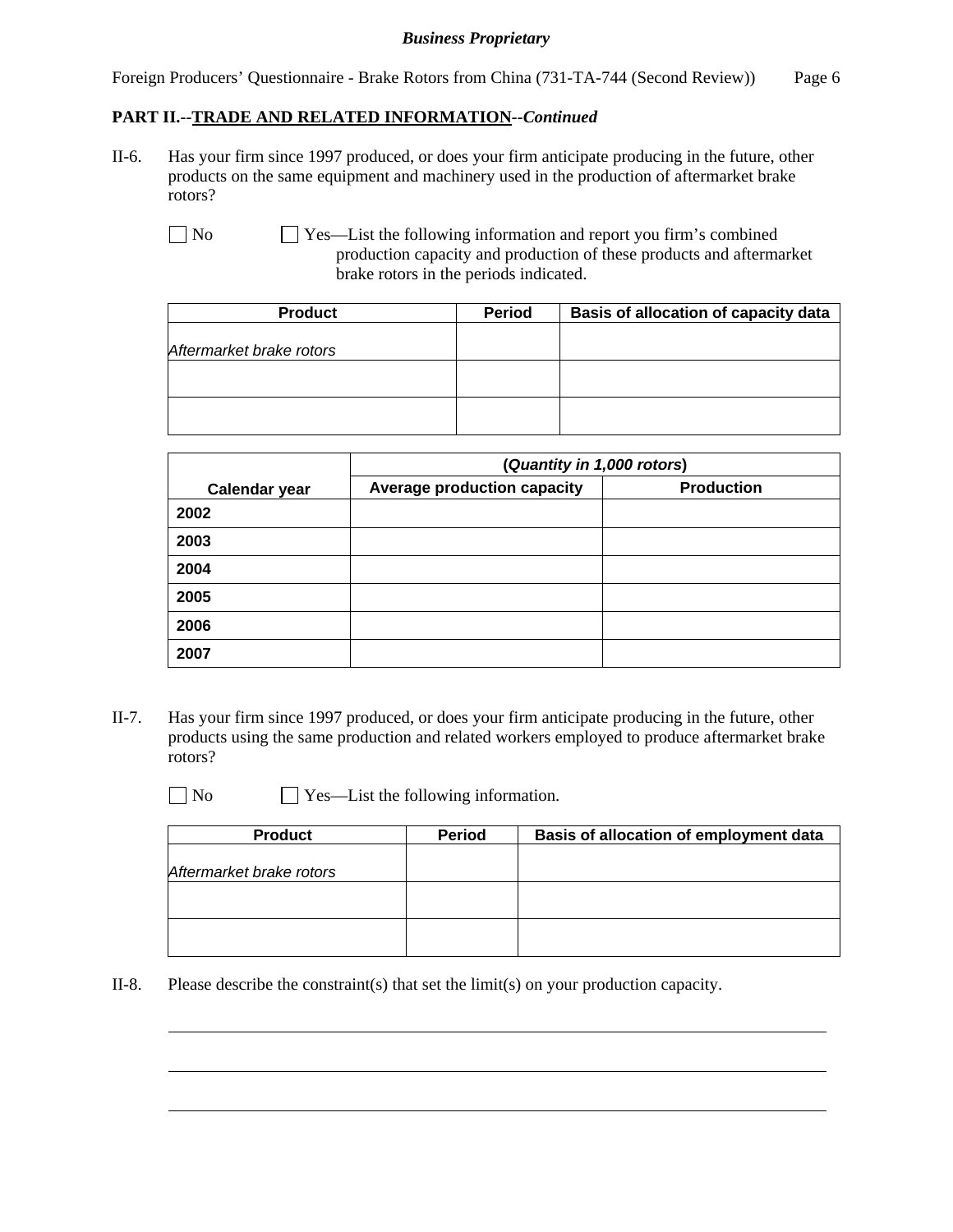Foreign Producers' Questionnaire - Brake Rotors from China (731-TA-744 (Second Review)) Page 7

#### **PART II.--TRADE AND RELATED INFORMATION***--Continued*

II-9. What percentage of your firm's total sales in its most recent fiscal year was represented by sales of aftermarket brake rotors?

Percent

- II-10. Is your firm able to switch production between aftermarket brake rotors and other products in response to a relative price change in the price of aftermarket brake rotors vis-à-vis the price of other products, using the same equipment and labor?
	- $\Box$  No  $\Box$  Yes—Please identify below the other products, the approximate time and cost involved in switching, and the minimum relative price change required for your firm to switch production to or from aftermarket brake rotors.

II-11. Has your firm maintained any inventories of aftermarket brake rotors in the United States (not including inventories held by firms identified in questions I-3, I-5, or I-6 above<sup>1</sup>) since 2002?

 $\Box$  No  $\Box$  Yes--Report the quantity (in 1,000 rotors) of such end-of-period inventories below.

| 2002 | 2003 | 2004 | 2005 | 2006 | 2007 |
|------|------|------|------|------|------|
|      |      |      |      |      |      |

- II-12. (a) Are your firm's exports of aftermarket brake rotors subject to tariff or non-tariff barriers to trade (for example, antidumping or countervailing duty findings or remedies, tariffs, quotas, or regulatory barriers) in any countries other than the United States?
	-

 $\overline{a}$ 

 $\overline{a}$ 

 $\overline{a}$ 

 $\overline{a}$ 

 $\Box$  No  $\Box$  Yes—List the product(s), country(ies), the year each such barrier was imposed, and the type of barrier.

| <b>Product</b> | Country | Year imposed | Barrier (if tariff, give rate) |
|----------------|---------|--------------|--------------------------------|
|                |         |              |                                |
|                |         |              |                                |

 $<sup>1</sup>$  Such firms will report inventories in the Commission's importer or producer questionnaire.</sup>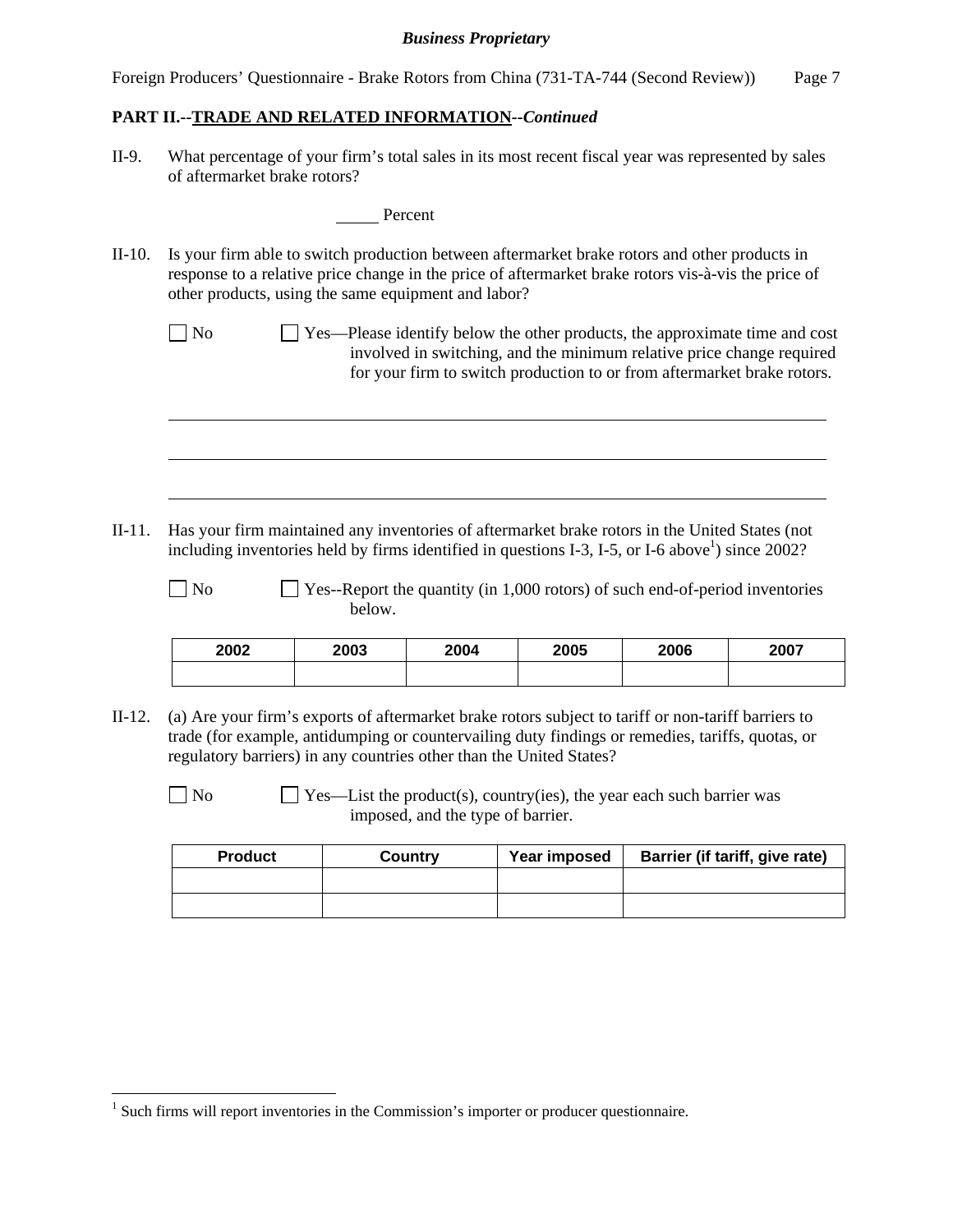Foreign Producers' Questionnaire - Brake Rotors from China (731-TA-744 (Second Review)) Page 8

### **PART II.--TRADE AND RELATED INFORMATION***--Continued*

II-12. (b) Are your firm's exports of aftermarket brake rotors subject to current investigations in any countries other than the United States that might result in tariff or non-tariff barriers to trade?

 $\Box$  No  $\Box$  Yes--List the products(s), country(ies), and type of investigation.

| <b>Product</b> | <b>Country</b> | <b>Type of investigation</b> |
|----------------|----------------|------------------------------|
|                |                |                              |
|                |                |                              |
|                |                |                              |
|                |                |                              |
|                |                |                              |
|                |                |                              |

II-13. Identify export markets (other than the United States) that you have developed or where you have increased your sales of aftermarket brake rotors since April 17, 1997. Please identify and discuss below any reasons for developing these markets.

II-14. Describe the significance of the existing antidumping duty order covering imports of aftermarket brake rotors from China in terms of its effect on your firm's production capacity, production, home market shipments, exports to the United States and other markets, and inventories. You may wish to compare your firm's operations before and after the imposition of the order.

- II-15. Would your firm anticipate any changes in its production capacity, production, home market shipments, exports to the United States and other markets, or inventories relating to the production of aftermarket brake rotors in the future if the antidumping duty order on aftermarket brake rotors from China were to be revoked?
	-

l

 $\overline{a}$ 

 $\overline{a}$ 

 $\overline{a}$ 

 $\overline{a}$ 

 $\overline{a}$ 

 $\overline{a}$ 

 $\overline{a}$ 

 $\overline{a}$ 

No  $\Box$  Yes—Supply details as to the time, nature, and significance of such changes and provide underlying assumptions, along with relevant portions of business plans or other supporting documentation, for any trends or projections you may provide.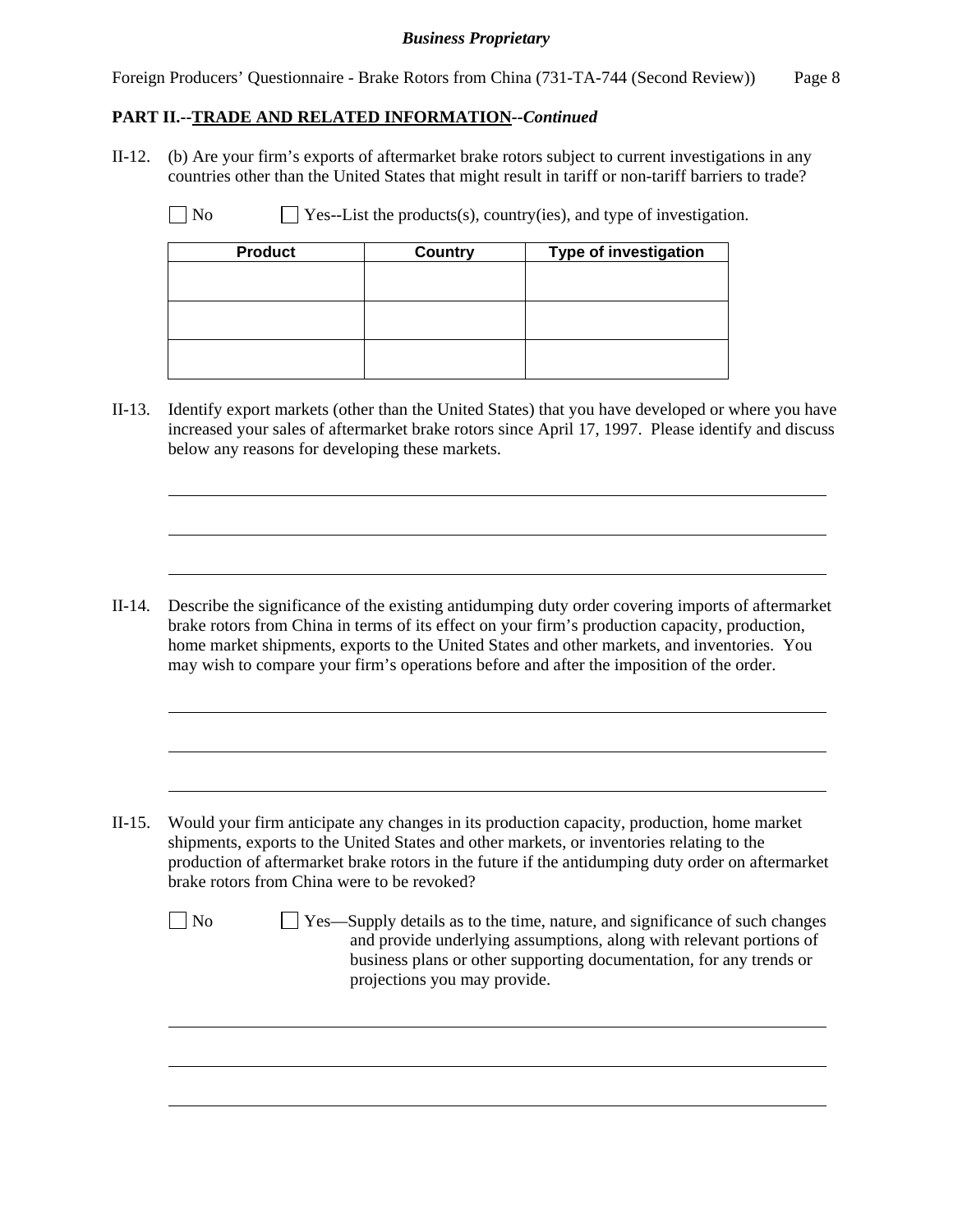Foreign Producers' Questionnaire - Brake Rotors from China (731-TA-744 (Second Review)) Page 9

### **PART II.--TRADE AND RELATED INFORMATION***--Continued*

II-16. Report your firm's production capacity, production, shipments, and inventories of aftermarket brake rotors produced by your firm in China during 2002-2007. (See definitions in the instruction booklet.)

| (Quantity in 1,000 rotors, value in 1,000 U.S. dollars)                                                                                                                                                                                                                        |                                                                                                                                                                                                                                                |      |      |      |      |      |
|--------------------------------------------------------------------------------------------------------------------------------------------------------------------------------------------------------------------------------------------------------------------------------|------------------------------------------------------------------------------------------------------------------------------------------------------------------------------------------------------------------------------------------------|------|------|------|------|------|
| Item                                                                                                                                                                                                                                                                           | 2002                                                                                                                                                                                                                                           | 2003 | 2004 | 2005 | 2006 | 2007 |
| Average production capacity <sup>1</sup> (quantity)                                                                                                                                                                                                                            |                                                                                                                                                                                                                                                |      |      |      |      |      |
| Beginning-of-period inventories <sup>2</sup> (quantity)                                                                                                                                                                                                                        |                                                                                                                                                                                                                                                |      |      |      |      |      |
| Production <sup>3</sup> (quantity)                                                                                                                                                                                                                                             |                                                                                                                                                                                                                                                |      |      |      |      |      |
| <b>Shipments:</b>                                                                                                                                                                                                                                                              |                                                                                                                                                                                                                                                |      |      |      |      |      |
| Home market:<br>Internal consumption/transfers                                                                                                                                                                                                                                 |                                                                                                                                                                                                                                                |      |      |      |      |      |
| (quantity)                                                                                                                                                                                                                                                                     |                                                                                                                                                                                                                                                |      |      |      |      |      |
| <b>Commercial shipments:</b>                                                                                                                                                                                                                                                   |                                                                                                                                                                                                                                                |      |      |      |      |      |
| Quantity                                                                                                                                                                                                                                                                       |                                                                                                                                                                                                                                                |      |      |      |      |      |
| Value                                                                                                                                                                                                                                                                          |                                                                                                                                                                                                                                                |      |      |      |      |      |
| <b>Exports to--</b>                                                                                                                                                                                                                                                            |                                                                                                                                                                                                                                                |      |      |      |      |      |
| United States: <sup>4</sup><br>Quantity                                                                                                                                                                                                                                        |                                                                                                                                                                                                                                                |      |      |      |      |      |
| Value                                                                                                                                                                                                                                                                          |                                                                                                                                                                                                                                                |      |      |      |      |      |
| All other export markets:                                                                                                                                                                                                                                                      |                                                                                                                                                                                                                                                |      |      |      |      |      |
| European Union: <sup>5</sup>                                                                                                                                                                                                                                                   |                                                                                                                                                                                                                                                |      |      |      |      |      |
| Quantity                                                                                                                                                                                                                                                                       |                                                                                                                                                                                                                                                |      |      |      |      |      |
| Value                                                                                                                                                                                                                                                                          |                                                                                                                                                                                                                                                |      |      |      |      |      |
| Asia: <sup>6</sup>                                                                                                                                                                                                                                                             |                                                                                                                                                                                                                                                |      |      |      |      |      |
| Quantity                                                                                                                                                                                                                                                                       |                                                                                                                                                                                                                                                |      |      |      |      |      |
| Value<br>Other: $7$                                                                                                                                                                                                                                                            |                                                                                                                                                                                                                                                |      |      |      |      |      |
| <b>Quantity</b>                                                                                                                                                                                                                                                                |                                                                                                                                                                                                                                                |      |      |      |      |      |
| Value                                                                                                                                                                                                                                                                          |                                                                                                                                                                                                                                                |      |      |      |      |      |
| Subtotal, all other export markets:                                                                                                                                                                                                                                            |                                                                                                                                                                                                                                                |      |      |      |      |      |
| <b>Quantity</b>                                                                                                                                                                                                                                                                |                                                                                                                                                                                                                                                |      |      |      |      |      |
| Value                                                                                                                                                                                                                                                                          |                                                                                                                                                                                                                                                |      |      |      |      |      |
| Total exports (quantity)                                                                                                                                                                                                                                                       |                                                                                                                                                                                                                                                |      |      |      |      |      |
| Total shipments (quantity)                                                                                                                                                                                                                                                     |                                                                                                                                                                                                                                                |      |      |      |      |      |
| End-of-period inventories (quantity)                                                                                                                                                                                                                                           |                                                                                                                                                                                                                                                |      |      |      |      |      |
| <sup>1</sup> The production capacity (see definitions in instruction booklet) reported is based on operating ____ hours per week, ____ weeks per<br>year. Please describe the methodology used to calculate production capacity, and explain any changes in reported capacity. |                                                                                                                                                                                                                                                |      |      |      |      |      |
| <sup>2</sup> Reconciliation of data.--Please note that the quantities reported above should reconcile as follows: beginning-of-period inventories,                                                                                                                             |                                                                                                                                                                                                                                                |      |      |      |      |      |
| plus production, less total shipments, equals end-of-period inventories. Do the data reported reconcile?                                                                                                                                                                       |                                                                                                                                                                                                                                                |      |      |      |      |      |
| $\Box$ Yes<br>$\Box$ No--Please explain:                                                                                                                                                                                                                                       |                                                                                                                                                                                                                                                |      |      |      |      |      |
| <sup>3</sup> Estimate the percentage of total production of aftermarket brake rotors in China accounted for by your firm's production in 2007.                                                                                                                                 |                                                                                                                                                                                                                                                |      |      |      |      |      |
| Percent                                                                                                                                                                                                                                                                        |                                                                                                                                                                                                                                                |      |      |      |      |      |
| <sup>4</sup> Please estimate the percentage of total exports to the United States of aftermarket brake rotors from China accounted for by your firm's                                                                                                                          |                                                                                                                                                                                                                                                |      |      |      |      |      |
| exports in 2007. ______ Percent                                                                                                                                                                                                                                                |                                                                                                                                                                                                                                                |      |      |      |      |      |
| <sup>5</sup> Identify principal European Union export markets.<br>and the contract of the contract of the contract of the contract of the contract of the contract of the contract of the contract of the contract of the contract of the                                      |                                                                                                                                                                                                                                                |      |      |      |      |      |
|                                                                                                                                                                                                                                                                                | <sup>6</sup> Identify principal Asian export markets.<br><u>markets</u> and the contract of the contract of the contract of the contract of the contract of the contract of the contract of the contract of the contract of the contract of th |      |      |      |      |      |
| 7 Identify principal other export markets. The material contract of the contract of the contract of the contract of the contract of the contract of the contract of the contract of the contract of the contract of the contra                                                 |                                                                                                                                                                                                                                                |      |      |      |      |      |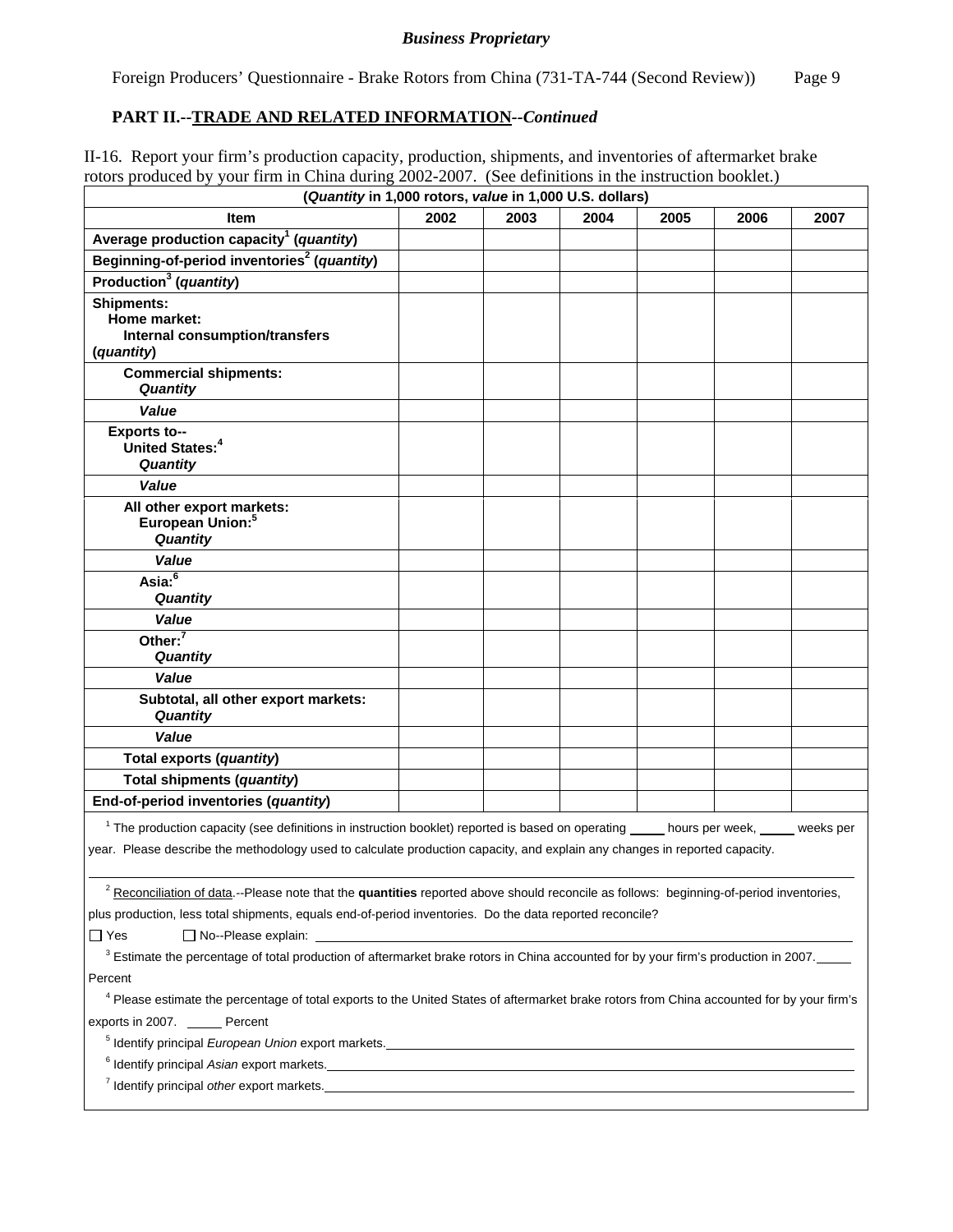Foreign Producers' Questionnaire - Brake Rotors from China (731-TA-744 (Second Review)) Page 10

### **PART III.—MARKET FACTORS**

III-1. Approximately what share of your firm's sales of aftermarket brake rotors to U.S. customers in 2007 were on a (1) long-term contract basis (multiple deliveries for more than 12 months), (2) short-term contract basis (multiple deliveries up to 12 months), and (3) spot sales basis (for a single delivery)?

| Type of sale         | Share of sales (percent) |
|----------------------|--------------------------|
| Long-term contracts  |                          |
| Short-term contracts |                          |
| Spot sales           |                          |

III-2. If you sell on a long-term contract basis to U.S. customers, please answer the following questions with respect to provisions of a typical long-term contract.

(a) What is the average duration of a contract?

(b) Can prices be renegotiated during the contract period?

(c) Does the contract fix quantity, price, or both?

- (d) Does the contract have a meet-or-release provision?
- III-3. If you sell on a short-term contract basis to U.S. customers, please answer the following questions with respect to provisions of a typical short-term contract.
	- (a) What is the average duration of a contract?
	- (b) Can prices be renegotiated during the contract period?
	- (c) Does the contract fix quantity, price, or both?
	- (d) Does the contract have a meet-or-release provision?
- III-4. What is the average lead time between a U.S. customer's order and the date of delivery for your firm's sales of aftermarket brake rotors?

| <b>Source</b>     | Share of 2007 sales | Lead time |
|-------------------|---------------------|-----------|
|                   |                     |           |
| From inventory    |                     |           |
|                   |                     |           |
| Produced to order |                     |           |
|                   |                     |           |
| Total             | 100%                |           |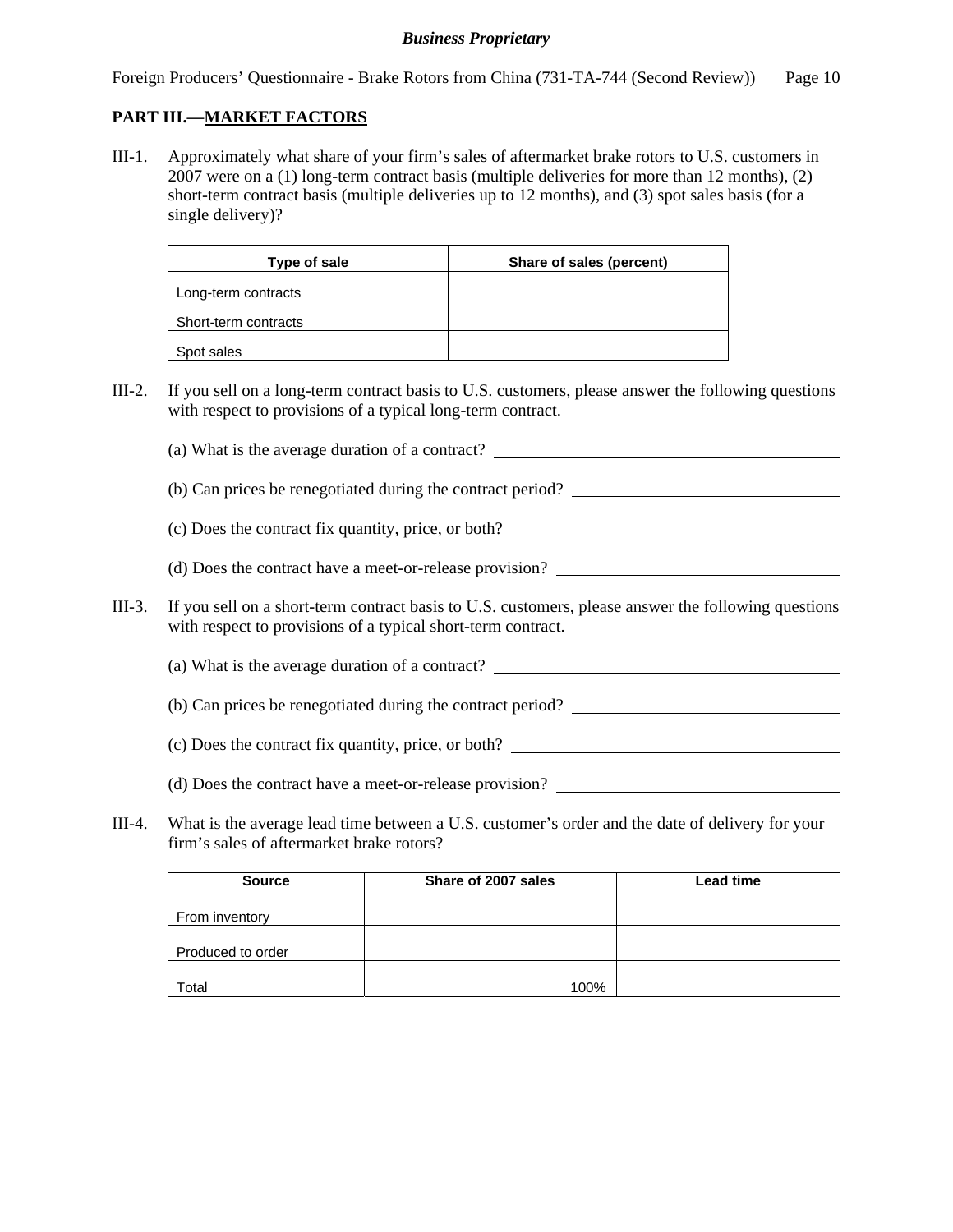| Foreign Producers' Questionnaire - Brake Rotors from China (731-TA-744 (Second Review)) |  |  | Page 11 |
|-----------------------------------------------------------------------------------------|--|--|---------|
|                                                                                         |  |  |         |
|                                                                                         |  |  |         |
|                                                                                         |  |  |         |

# **PART III.—MARKET FACTORS***--Continued*

| $III-5.$ | that address this issue. |                                                | To what extent have changes in the prices of raw materials affected your firm's selling prices for<br>aftermarket brake rotors during January 2002-December 2007? Also discuss any anticipated<br>changes in your raw material costs in the future, identifying the time period(s) involved and the<br>factor(s) that you believe would be responsible for such changes. Provide any underlying<br>assumptions, along with relevant portions of business plans or other supporting documentation, |
|----------|--------------------------|------------------------------------------------|---------------------------------------------------------------------------------------------------------------------------------------------------------------------------------------------------------------------------------------------------------------------------------------------------------------------------------------------------------------------------------------------------------------------------------------------------------------------------------------------------|
|          |                          |                                                |                                                                                                                                                                                                                                                                                                                                                                                                                                                                                                   |
| III-6.   |                          |                                                | Have any changes occurred in any other factors affecting supply (e.g., changes in availability or<br>prices of energy or labor; transportation conditions; production capacity and/or methods of<br>production; technology; export markets; or alternative production opportunities) that affected the<br>availability of Chinese-produced aftermarket brake rotors in the U.S. market since 1997?                                                                                                |
|          | $\Box$ No                | and prices.                                    | $\Box$ Yes—Please note the time period(s) of any such changes, the factor(s)<br>involved, and the impact such changes had on your shipment volumes                                                                                                                                                                                                                                                                                                                                                |
|          |                          |                                                |                                                                                                                                                                                                                                                                                                                                                                                                                                                                                                   |
| $III-7.$ |                          | brake rotors in the U.S. market in the future? | (a) Do you anticipate any changes in terms of the availability of Chinese-produced aftermarket                                                                                                                                                                                                                                                                                                                                                                                                    |
|          | $\Box$ Increase          | No Change                                      | Decrease                                                                                                                                                                                                                                                                                                                                                                                                                                                                                          |
|          | that address this issue. |                                                | (b) If you anticipate changes in supply, please identify the changes including the time period and<br>the impact of such changes on shipment volumes and prices. Provide any underlying<br>assumptions, along with relevant portions of business plans or other supporting documentation,                                                                                                                                                                                                         |
|          |                          |                                                |                                                                                                                                                                                                                                                                                                                                                                                                                                                                                                   |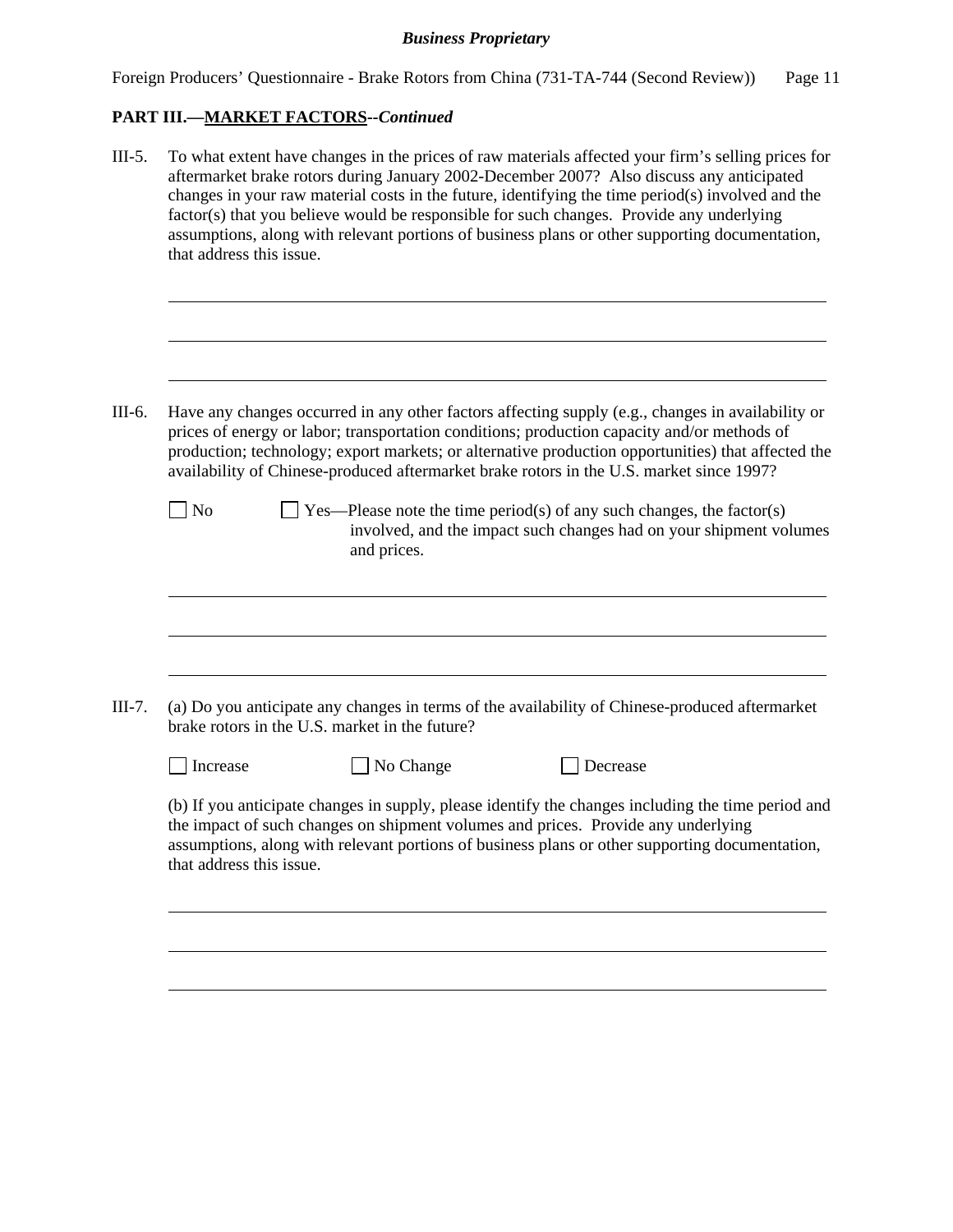| Foreign Producers' Questionnaire - Brake Rotors from China (731-TA-744 (Second Review)) |  |  | Page 12 |
|-----------------------------------------------------------------------------------------|--|--|---------|
|                                                                                         |  |  |         |
|                                                                                         |  |  |         |
|                                                                                         |  |  |         |

#### **PART III.—MARKET FACTORS***--Continued*

l

 $\overline{a}$ 

 $\overline{a}$ 

 $\overline{a}$ 

 $\overline{a}$ 

 $\overline{a}$ 

 $\overline{a}$ 

 $\overline{a}$ 

 $\overline{a}$ 

III-8. Describe how easily your firm can shift its sales of aftermarket brake rotors between the U.S. market and alternative country markets. In your discussion, please describe any contracts, other sales arrangements, or other constraints (including any third-country trade barriers such as tariffs, quotas, or other non-tariff barriers) that would prevent or retard your firm from shifting aftermarket brake rotors between the U.S. and alternative country markets within a 12-month period. Provide any underlying assumptions, along with relevant portions of business plans or other supporting documentation, that address this issue.

III-9. Is the product range, product mix, or marketing of aftermarket brake rotors in your home market significantly different from the product range, product mix, or marketing of aftermarket brake rotors for export to the United States or to third-country markets? Have there been any significant changes in the product range, product mix, or marketing or aftermarket brake rotors in your home market, for export to the United States, or for export to third-country markets since 1997?

 $\Box$  No  $\Box$  Yes—Please describe and quantify if possible.

III-10. Please discuss any anticipated changes in terms of the product range, product mix, or marketing of aftermarket brake rotors in your home market, for export to the United States, or for export to third-country markets in the future, identifying the time period(s) involved and the factor(s) that you believe would be responsible for such changes. Provide any underlying assumptions, along with relevant portions of business plans or other supporting documentation, that address this issue.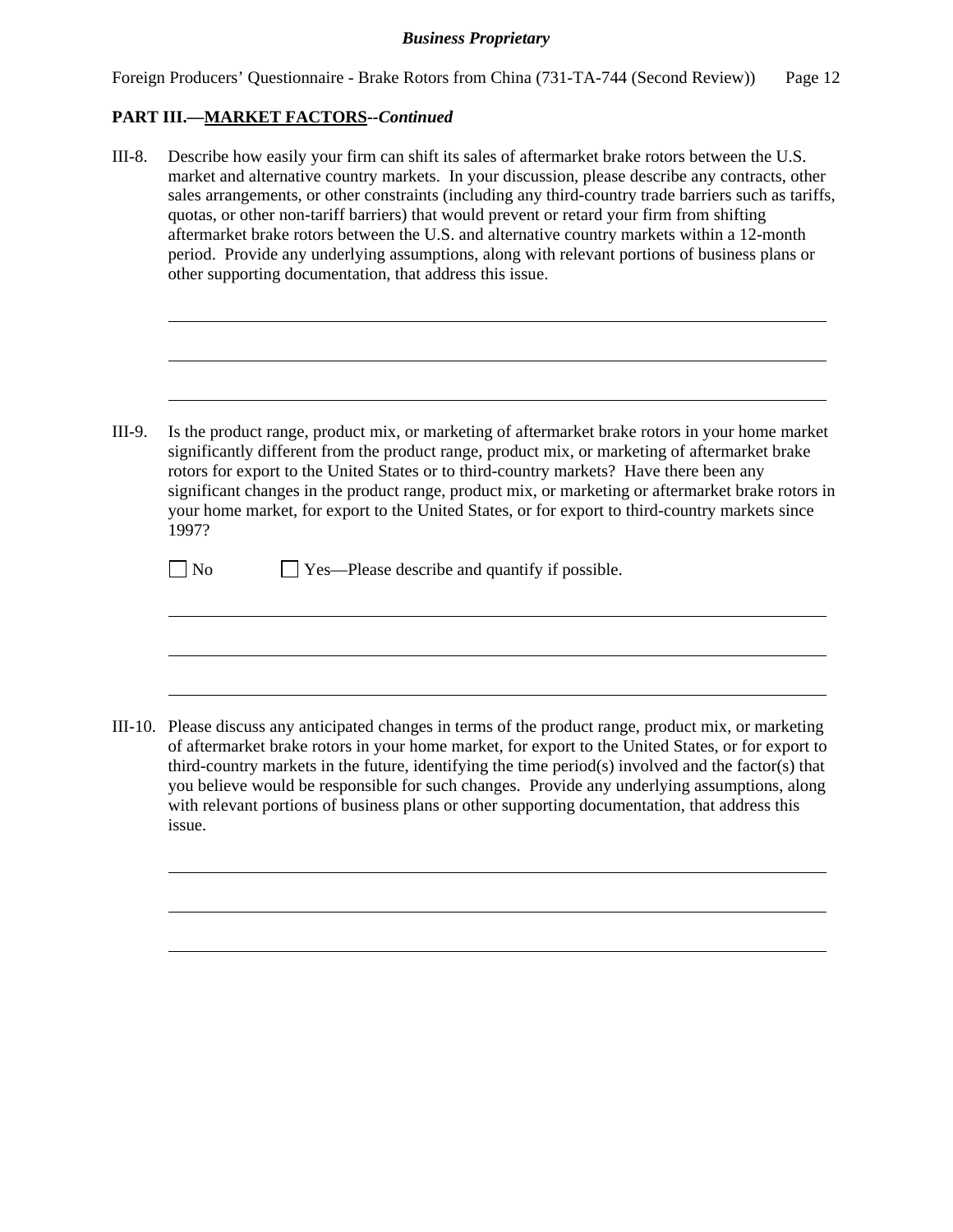Foreign Producers' Questionnaire - Brake Rotors from China (731-TA-744 (Second Review)) Page 13

## **PART III.—MARKET FACTORS***--Continued*

III-11. (a) List in order of importance any products that may be substituted for aftermarket brake rotors. For each possible substitute product, please give examples of applications and end uses for which they are substitutes.

|                             | <b>Products</b> |                                      | <b>Examples of applications and end uses</b>                                                                                                                                                                                                                 |  |  |  |
|-----------------------------|-----------------|--------------------------------------|--------------------------------------------------------------------------------------------------------------------------------------------------------------------------------------------------------------------------------------------------------------|--|--|--|
| 1.                          |                 |                                      |                                                                                                                                                                                                                                                              |  |  |  |
| 2.                          |                 |                                      |                                                                                                                                                                                                                                                              |  |  |  |
|                             |                 |                                      |                                                                                                                                                                                                                                                              |  |  |  |
| 3.                          |                 |                                      |                                                                                                                                                                                                                                                              |  |  |  |
|                             |                 |                                      | (b) Have changes in the prices of these products affected the price for aftermarket brake rotors?                                                                                                                                                            |  |  |  |
| No                          |                 |                                      | Yes—To what degree do changes in their prices affect the price for<br>aftermarket brake rotors? Does this effect have a time lag? If so, how<br>long is the time lag for each substitute product? Does this vary by type<br>of brake rotor or final end use? |  |  |  |
|                             |                 |                                      |                                                                                                                                                                                                                                                              |  |  |  |
|                             |                 |                                      |                                                                                                                                                                                                                                                              |  |  |  |
|                             |                 |                                      | III-12. Have there been any changes in the number or types of products that can be substituted for                                                                                                                                                           |  |  |  |
|                             |                 | aftermarket brake rotors since 1997? |                                                                                                                                                                                                                                                              |  |  |  |
| $\Box$ No                   |                 | Yes-Please explain.                  |                                                                                                                                                                                                                                                              |  |  |  |
|                             |                 |                                      |                                                                                                                                                                                                                                                              |  |  |  |
|                             |                 |                                      |                                                                                                                                                                                                                                                              |  |  |  |
|                             |                 |                                      |                                                                                                                                                                                                                                                              |  |  |  |
| brake rotors in the future? |                 |                                      | Do you anticipate any changes in terms of the substitutability of other products for aftermarket                                                                                                                                                             |  |  |  |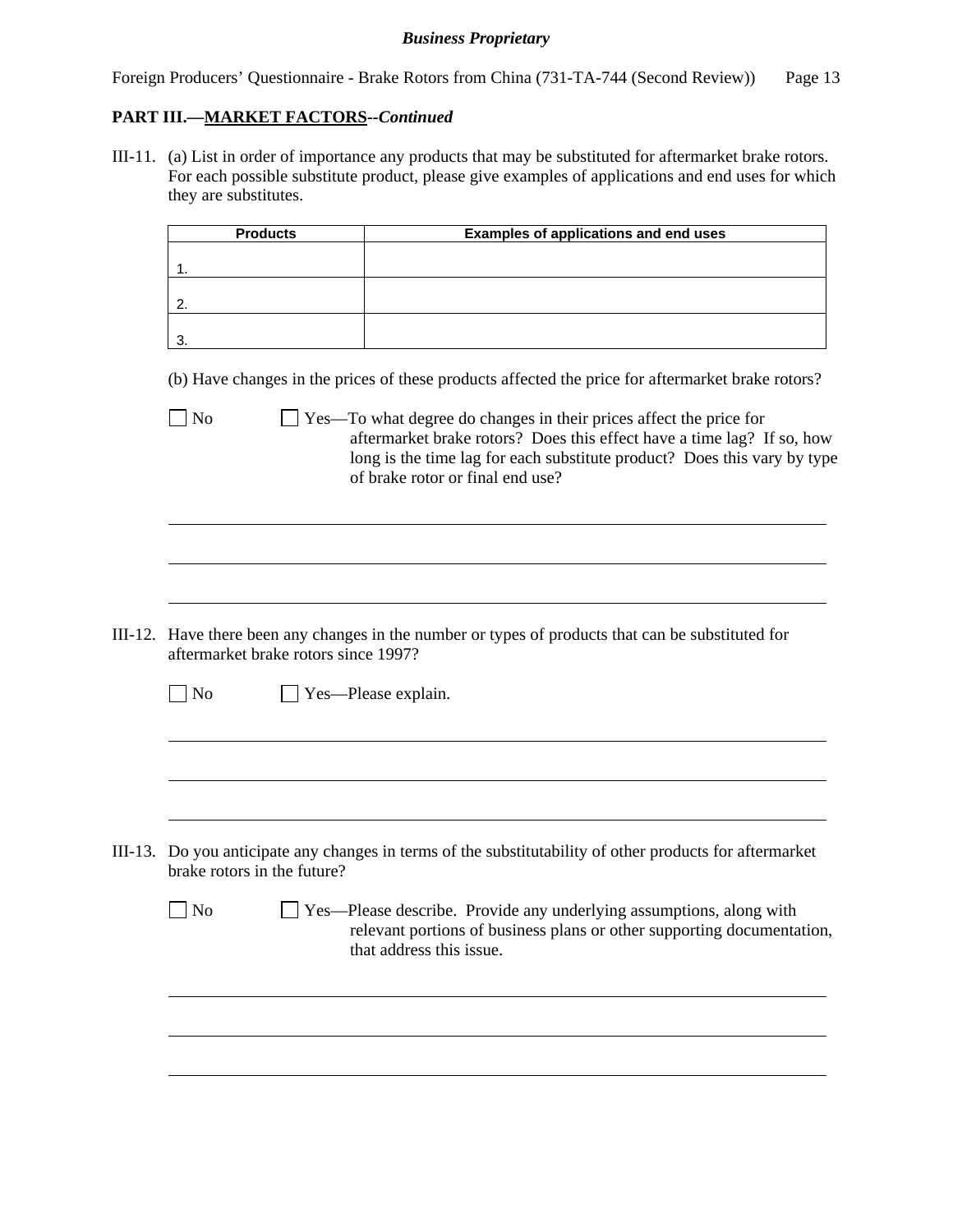| Foreign Producers' Questionnaire - Brake Rotors from China (731-TA-744 (Second Review)) |  |  | Page 14 |
|-----------------------------------------------------------------------------------------|--|--|---------|
|                                                                                         |  |  |         |
|                                                                                         |  |  |         |
|                                                                                         |  |  |         |

# **PART III.—MARKET FACTORS***--Continued*

|         | III-14. Are the aftermarket brake rotors produced by your firm and sold in its home market<br>interchangeable (i.e., can be used in the same applications) with your firm's aftermarket brake<br>rotors sold to the United States and/or to third-country markets? |
|---------|--------------------------------------------------------------------------------------------------------------------------------------------------------------------------------------------------------------------------------------------------------------------|
|         | Yes<br>$\Box$ No—Identify the market(s) and any differences in the products.                                                                                                                                                                                       |
|         |                                                                                                                                                                                                                                                                    |
| III-15. | Describe the end uses of the aftermarket brake rotors that you manufacture and sell to your home<br>market. If these end uses differ from those of the aftermarket brake rotors you sell to the U.S.<br>market or to third-country markets, explain.               |
|         |                                                                                                                                                                                                                                                                    |
|         | III-16. Have there been any changes in the end uses of aftermarket brake rotors since 1997?                                                                                                                                                                        |
|         | $\log$<br>Yes-Please describe.                                                                                                                                                                                                                                     |
|         |                                                                                                                                                                                                                                                                    |
|         | III-17. Do you anticipate any changes in terms of the end uses of aftermarket brake rotors in the future?                                                                                                                                                          |
|         | $\vert$ No<br>Yes—Please describe and identify the time period. Provide any underlying<br>assumptions, along with relevant portions of business plans or other<br>supporting documentation, that address this issue.                                               |
|         |                                                                                                                                                                                                                                                                    |
|         |                                                                                                                                                                                                                                                                    |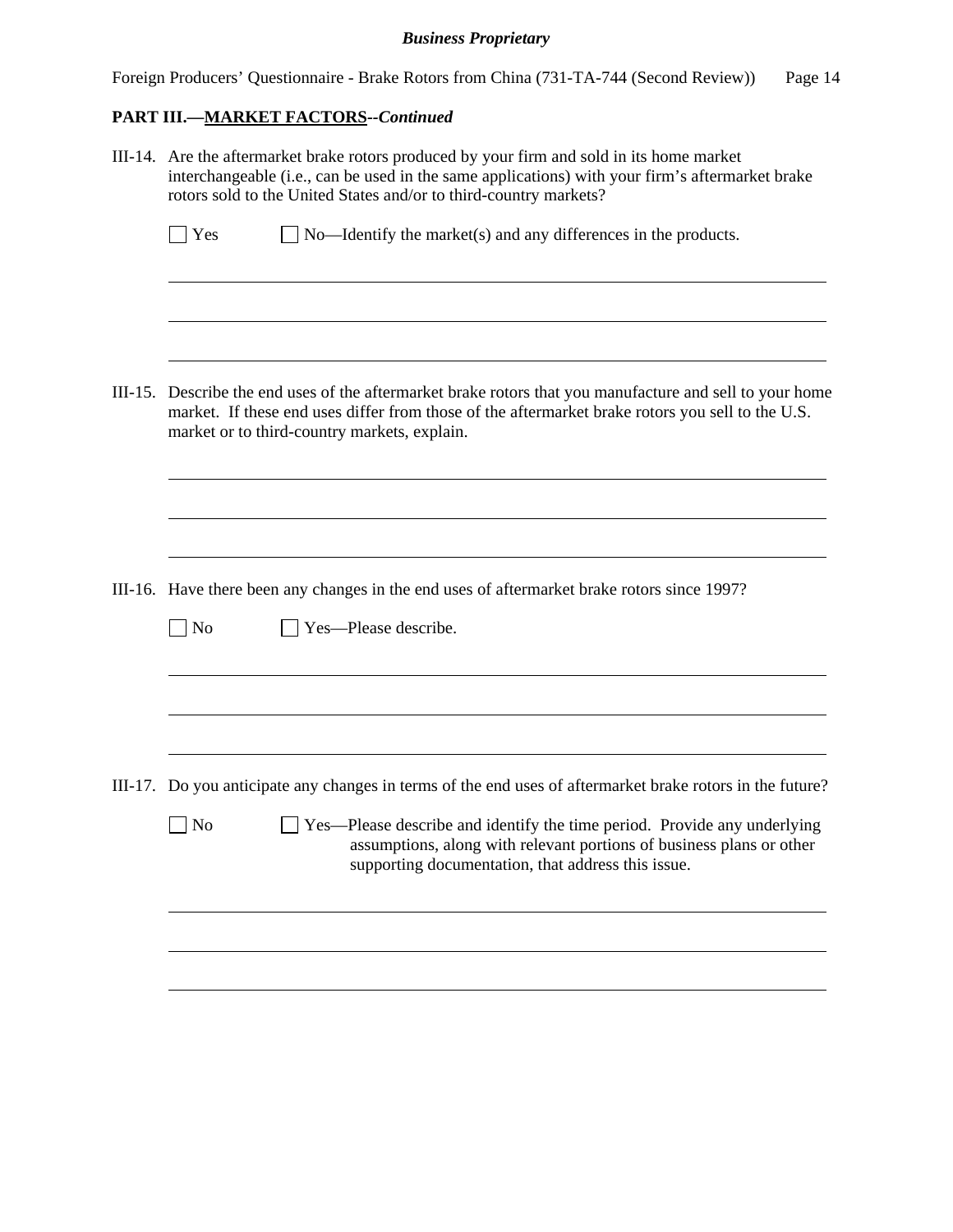|                     | <b>Business Proprietary</b>                                                                                                                                                |                                                                             |            |
|---------------------|----------------------------------------------------------------------------------------------------------------------------------------------------------------------------|-----------------------------------------------------------------------------|------------|
|                     | Foreign Producers' Questionnaire - Brake Rotors from China (731-TA-744 (Second Review))                                                                                    |                                                                             | Page 15    |
|                     | <b>PART III.-MARKET FACTORS--Continued</b>                                                                                                                                 |                                                                             |            |
|                     | III-18. (a) How has demand within your home market for aftermarket brake rotors changed since 1997?                                                                        |                                                                             |            |
| Increased           | Unchanged                                                                                                                                                                  | Decreased                                                                   | Don't know |
|                     | Other (describe)                                                                                                                                                           |                                                                             |            |
|                     | What were the principal factors affecting changes in demand?                                                                                                               |                                                                             |            |
|                     |                                                                                                                                                                            |                                                                             |            |
|                     | (b) How has demand within the United States for aftermarket brake rotors changed since 1997?                                                                               |                                                                             |            |
| Increased           | $\Box$ Unchanged                                                                                                                                                           | Decreased                                                                   | Don't know |
|                     |                                                                                                                                                                            |                                                                             |            |
|                     | What were the principal factors affecting changes in demand?                                                                                                               |                                                                             |            |
| changed since 1997? | c) How has demand outside the United States and your home market for aftermarket brake rotors                                                                              |                                                                             |            |
| Increased           | Unchanged                                                                                                                                                                  | Decreased                                                                   | Don't know |
|                     | Other (describe)                                                                                                                                                           |                                                                             |            |
|                     | What were the principal factors affecting changes in demand?                                                                                                               |                                                                             |            |
|                     |                                                                                                                                                                            |                                                                             |            |
|                     |                                                                                                                                                                            |                                                                             |            |
|                     | III-19. Do you anticipate any future changes in the demand for aftermarket brake rotors in your home<br>market, in the United States and, if known, the rest of the world? |                                                                             |            |
| No                  |                                                                                                                                                                            | Yes—Please describe and identify the locations and the time period. Provide |            |

l

 $\overline{a}$ 

 $\overline{a}$ 

any underlying assumptions, along with relevant portions of business plans or other supporting documentation, that address this issue.